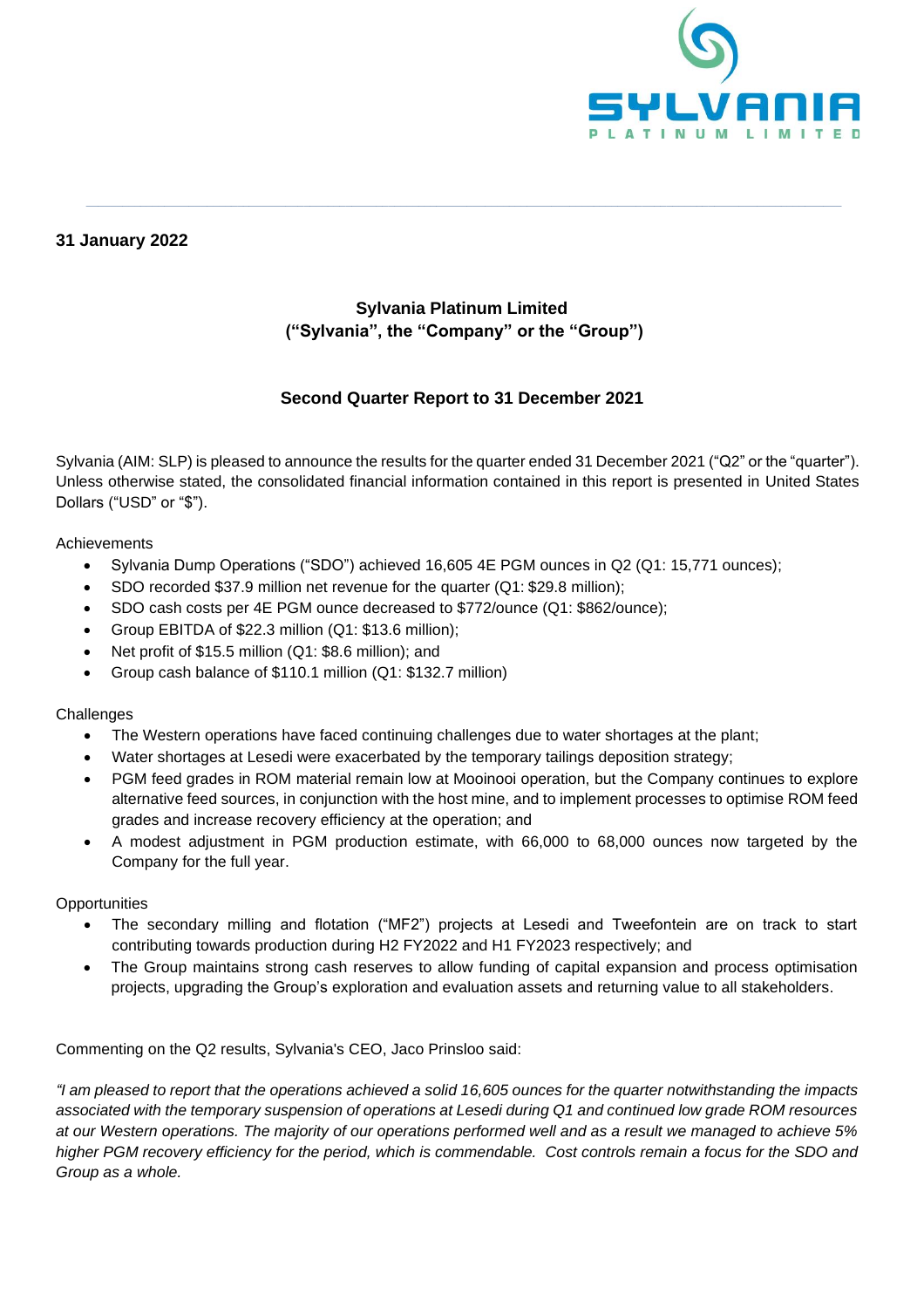*"Net revenue increased 27% to \$37.9 million and net profit increased 80% to \$15.5 million, with the PGM basket price realised from our smelters of \$2,892/ounce remaining at similar levels as Q1. Our capital projects remain fully funded from current cash reserves and we are making significant progress in terms of access to additional chrome tailings resources at both the Eastern and Western Operations.*

*"The impact of the temporary suspension of the Lesedi operation, together with the subsequent water shortages at our Western operations and the lower than planned PGM feed grade of Mooinooi ROM material is such that we are now targeting an estimated PGM production of 66,000 to 68,000 ounces for FY2022."*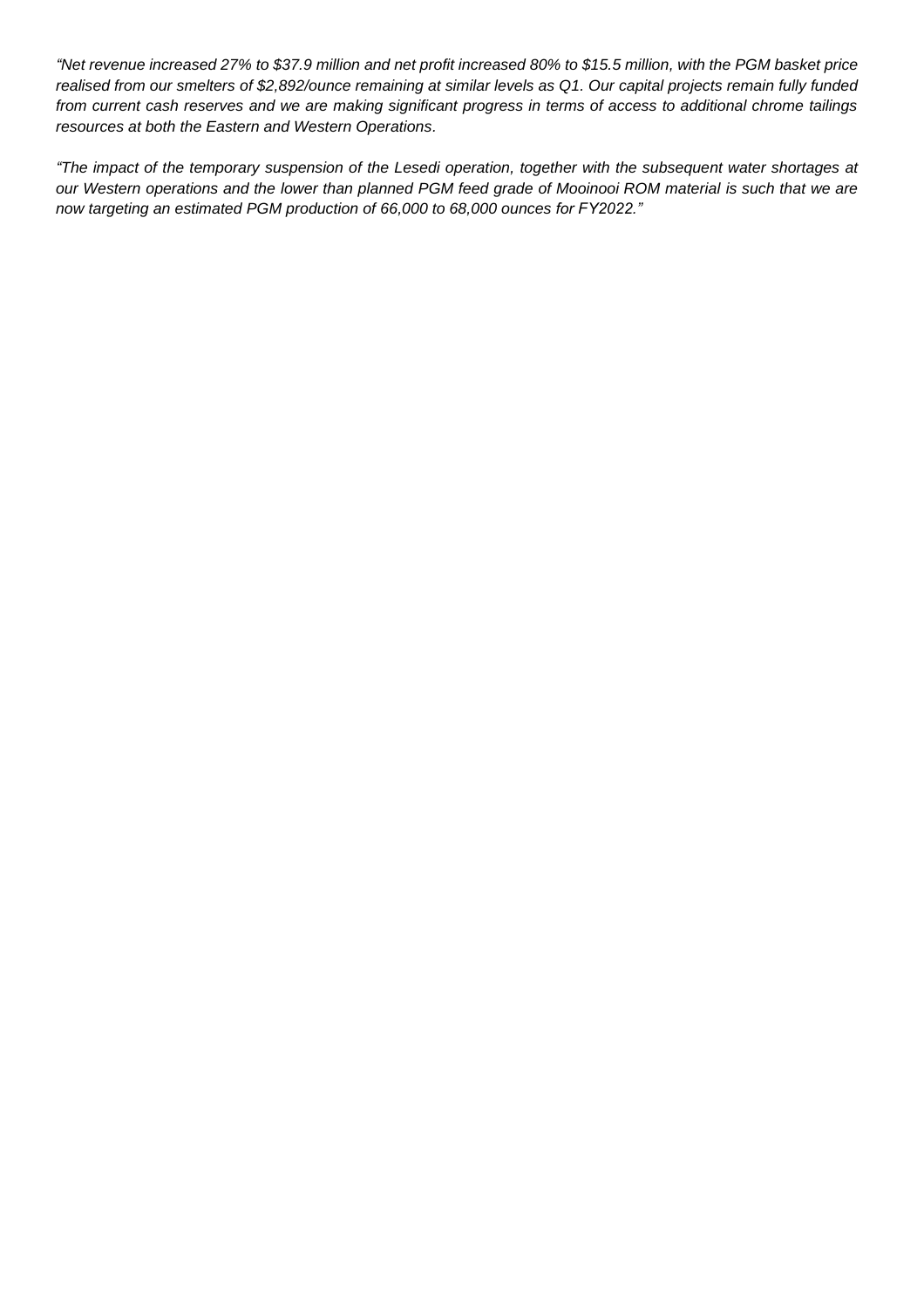| <b>USD</b> |           |          | Unit          | <b>Unaudited</b>                               | Unit         | <b>ZAR</b> |           |           |
|------------|-----------|----------|---------------|------------------------------------------------|--------------|------------|-----------|-----------|
| Q1 FY2022  | Q2 FY2022 | % Change |               |                                                |              | % Change   | Q2 FY2022 | Q1 FY2022 |
|            |           |          |               | <b>Production</b>                              |              |            |           |           |
| 600,376    | 584,620   | $-3%$    | T             | <b>Plant Feed</b>                              | $\mathsf{T}$ | $-3%$      | 584,620   | 600,376   |
| 1.90       | 1.94      | 2%       | g/t           | <b>Feed Head Grade</b>                         | g/t          | 2%         | 1.94      | 1.90      |
| 294,229    | 295,011   | 0%       | T             | <b>PGM Plant Feed Tons</b>                     | T            | $0\%$      | 295,011   | 294,229   |
| 3.17       | 3.17      | 0%       | g/t           | <b>PGM Plant Feed Grade</b>                    | g/t          | 0%         | 3.17      | 3.17      |
| 52.66%     | 55.20%    | 5%       | %             | <b>PGM Plant Recovery</b>                      | %            | 5%         | 55.20%    | 52.66%    |
| 15,771     | 16,605    | 5%       | Oz            | <b>Total 4E PGMs</b>                           | Oz           | 5%         | 16,605    | 15,771    |
| 20,397     | 21,431    | 5%       | Oz            | <b>Total 6E PGMs</b>                           | Oz           | 5%         | 21,431    | 20,397    |
|            |           |          |               |                                                |              |            |           |           |
| 2,897      | 2,892     | 0%       | $\sqrt{2}/oz$ | Gross basket price <sup>1</sup>                | R/oz         | 5%         | 44,656    | 42,417    |
|            |           |          |               |                                                |              |            |           |           |
|            |           |          |               | Financials <sup>2</sup>                        |              |            |           |           |
| 29,321     | 32,199    | 10%      | \$'000        | Revenue (4E)                                   | R'000        | 16%        | 497,126   | 429,267   |
| 2,968      | 2.759     | $-7%$    | \$'000        | Revenue (by-products including<br>base metals) | R'000        | $-2%$      | 42,596    | 43,451    |
| $-2,448$   | 2,984     | 222%     | \$'000        | Sales adjustments                              | R'000        | 229%       | 46.073    | $-35,842$ |
| 29,841     | 37,942    | 27%      | \$'000        | Net revenue                                    | R'000        | 34%        | 585,795   | 436,876   |
|            |           |          |               |                                                |              |            |           |           |
| 14,288     | 13,364    | -6%      | \$'000        | Direct operating costs                         | R'000        | $-1%$      | 206,331   | 209,175   |
| 615        | 735       | 20%      | \$'000        | General and administrative costs               | R'000        | 26%        | 11,348    | 9,004     |
| 13,577     | 22,331    | 64%      | \$'000        | Group EBITDA                                   | R'000        | 73%        | 344,769   | 198,774   |
| 360        | 12        | $-97%$   | \$'000        | Net Interest                                   | R'000        | $-97%$     | 184       | 5,265     |
| 8,607      | 15,518    | 80%      | \$'000        | Net profit                                     | R'000        | 90%        | 239,581   | 126,002   |
|            |           |          |               |                                                |              |            |           |           |
| 3,103      | 4,274     | 38%      | \$'000        | <b>Capital Expenditure</b>                     | R'000        | 45%        | 65,993    | 45,428    |
|            |           |          |               |                                                |              |            |           |           |
| 132,715    | 110,062   | $-17%$   | \$'000        | Cash Balance                                   | R'000        | $-12%$     | 1,755,066 | 1,988,597 |
|            |           |          |               |                                                |              |            |           |           |
|            |           |          | R/S           | Ave R/\$ rate                                  | R/S          | 5%         | 15.44     | 14.64     |
|            |           |          | $R/\$$        | Spot R/\$ rate                                 | $R/\$$       | 6%         | 15.95     | 14.98     |
|            |           |          |               |                                                |              |            |           |           |
|            |           |          |               | <b>Unit Cost/Efficiencies</b>                  |              |            |           |           |
| 862        | 772       | $-10%$   | $\sqrt{2}/oz$ | SDO Cash Cost Per 4E PGM oz <sup>3</sup>       | R/oz         | -6%        | 11,915    | 12,615    |
| 666        | 598       | $-10%$   | $\sqrt{2}/oz$ | SDO Cash Cost Per 6E PGM oz <sup>3</sup>       | R/oz         | $-5%$      | 9,231     | 9,754     |
| 934        | 832       | $-11%$   | $\sqrt{2}/oz$ | Group Cash Cost Per 4E PGM oz <sup>3</sup>     | R/oz         | -6%        | 12,844    | 13,674    |
| 722        | 645       | $-11%$   | $\sqrt{2}/oz$ | Group Cash Cost Per 6E PGM oz <sup>3</sup>     | R/oz         | -6%        | 9,951     | 10,573    |
| 1,085      | 968       | $-11%$   | $\sqrt{2}/oz$ | All-in sustaining cost (4E)                    | R/oz         | -6%        | 14,942    | 15,880    |
| 1,239      | 1,192     | $-4%$    | $\sqrt{2}/oz$ | All-in cost (4E)                               | R/oz         | 1%         | 18,397    | 18,135    |

The Sylvania cash generating subsidiaries are incorporated in South Africa with the functional currency of these operations being ZAR. Revenues from the sale of PGMs are incurred in USD and then<br>converted into ZAR. The Gro

payability.<br><sup>2</sup> Revenue (6E) for Q2, before adjustments is \$35.0 million (6E prill split is Pt 50%, Pd 18%, Rh 9%, Au 0.3%, Ru 18%, Ir 5%).<br><sup>3</sup> The cash costs include direct operating costs and exclude royalty tax.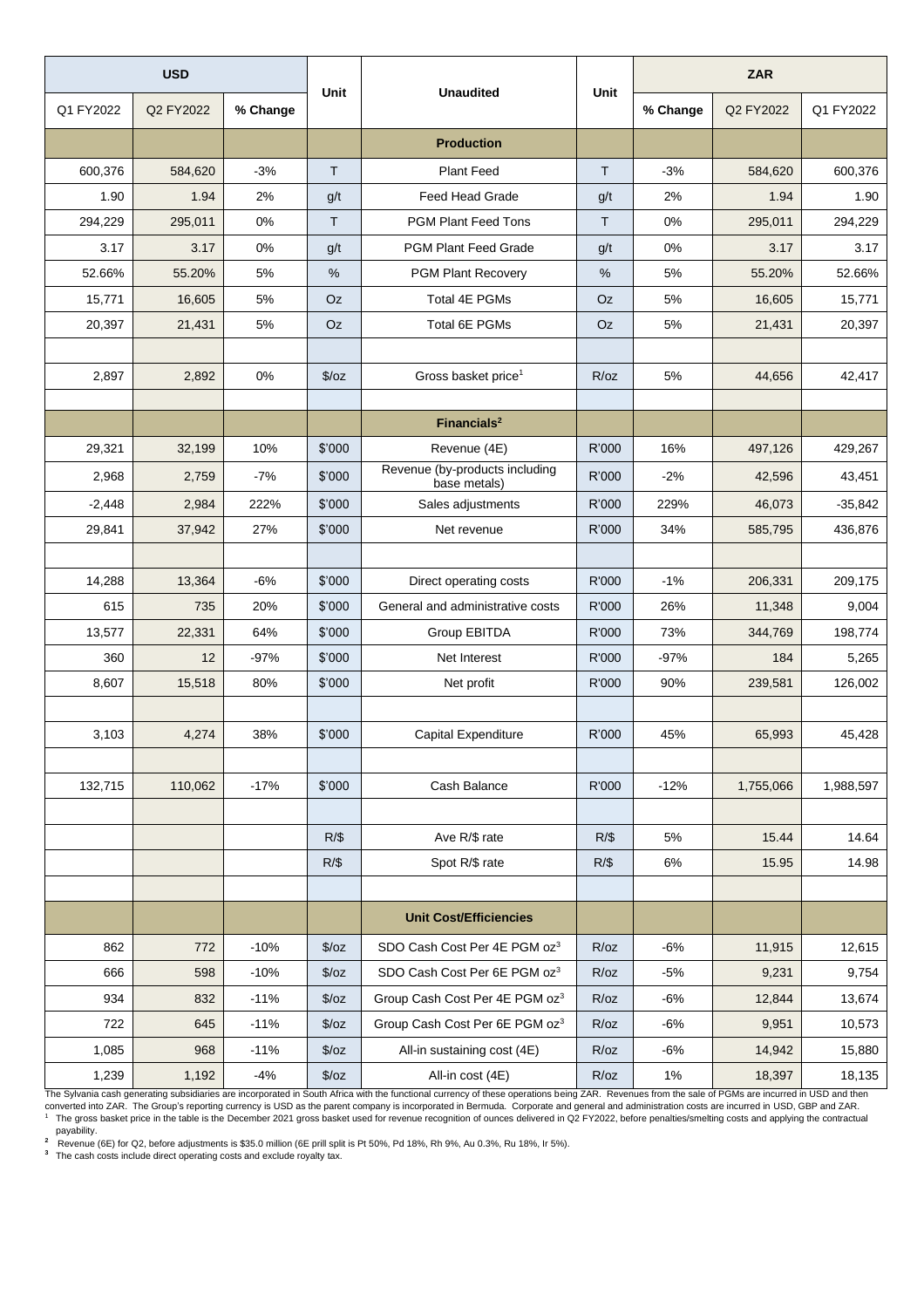# **A. OPERATIONAL OVERVIEW**

#### **Health, safety and environment**

The Company is pleased to report that no significant occupational health or environmental incidents occurred during the quarter and the Doornbosch operation remains nine-years Lost-time Injury ("LTI") free, while Lesedi achieved two-years LTI-free during November. The Mooinooi and Lannex operations remain one-year LTI-free.

#### **Operational performance**

The SDO delivered a solid quarterly performance of 16,605 4E PGM ounces for the quarter, which equates to a 5% increase quarter-on-quarter.

While the plant feed head grades increased marginally compared with the previous quarter, the PGM plant feed grade and PGM plant feed tons remained consistent quarter-on-quarter. A 5% increase in PGM recovery efficiency, as flotation stability improved during the period, contributed towards the 5% higher PGM ounce production for the period.

Direct operating cash costs per 4E PGM ounce decreased in rand and dollar terms quarter-on-quarter by 6% and 10% respectively to ZAR11,915/ounce and \$772/ounce (Q1: ZAR12,615/ounce and \$862/ounce) and the average ZAR:USD exchange rate depreciated by 5% during the quarter.

The Group incurred capital expenditure of ZAR66.0 million (\$4.3 million), which is aligned with planned capital project schedules and includes the new Lesedi tailings facility, the Doornbosch tailings facility and the roll out of the Lesedi MF2 circuit.

#### **Operational focus areas**

In order to safeguard the facility, reduce the water level and load, and resume partial production at the operation, Lesedi commenced with hydro-mining of the affected tailings dam facility during the period. However, due to the nature of the temporary emergency tailings deposition facility and the difficulty in recovering return-water from it, combined with general water shortages in the area, the operation has not been able to ramp up to normal production levels as yet. Consequently, Lesedi produced approximately 1,500 ounces lower than anticipated for the period. The commissioning of a new water supply during this January, from additionally installed boreholes, will mitigate water shortages, whilst the operation will remain under pressure until the commissioning of the new tailings deposition facility, expected during the latter part of Q3 FY2022.

Low PGM grades in ROM material from the host mine at the Mooinooi operation remained a challenge during the period and various sampling campaigns and investigations have been performed during the past quarter, in conjunction with the host mine, to evaluate potential alternative feed sources in an attempt to mitigate the effect on operations. It is anticipated that ROM feed grades should improve during H2 FY2022.

### **Operational opportunities**

Despite the significant impact of recent global chip shortages on the availability and delivery of some process control units and plant equipment, the Lesedi MF2 at the Western operations is still expected to commission towards the end of March 2022. In addition, the execution of the Tweefontein MF2 project at the Eastern operations is progressing well and expected to commission later this calendar year.

#### **Impact of COVID-19 and South African Government imposed lockdown regulations**

South Africa entered the fourth wave of COVID-19 infections in December 2021 and the Company reported 23 active cases during the period. Post period end, the Company has reported one active case and overall COVID-19 cases totalled 138 since the start of the pandemic.

Sylvania believes that vaccines are key in the fight against the pandemic, together with other control protocols. Although we acknowledge that vaccines are a personal choice, we do encourage our employees to be vaccinated against COVID-19 with the intent to limit the impact and spread of the virus. Management continues to monitor the situation and to implement measures for both the corporate office and operations to limit interaction and exposure where possible.

The COVID-19 pandemic and its effects have exerted a toll on people's general mental wellbeing and the Company recognises the need for health and mental wellbeing support for its employees. We understand that employees have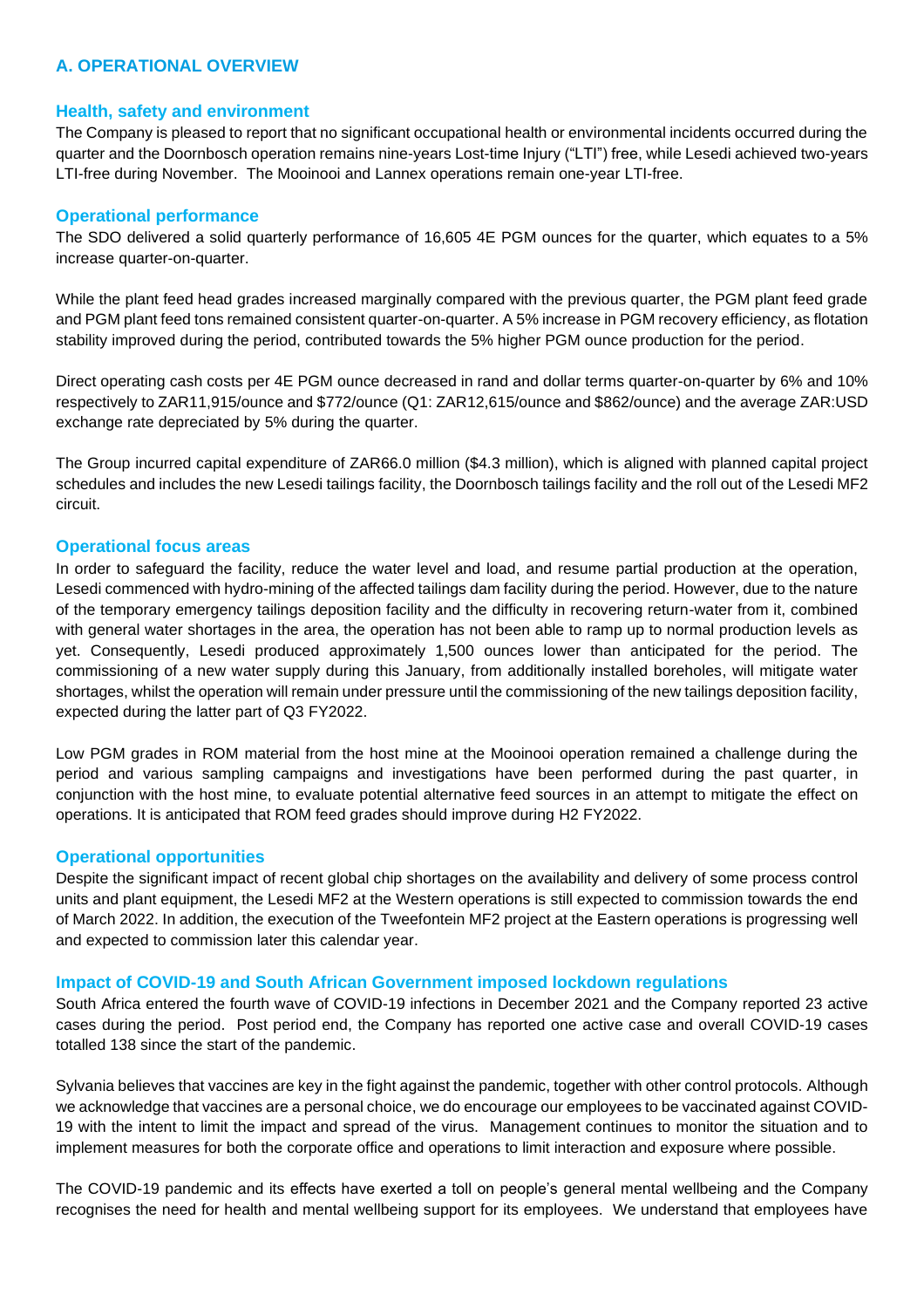their own individual needs and we are committed to make a difference and improve lives where possible to develop healthier and happier employees.

The Company has thus taken steps to implement an Employee Assistance Program ("EAP") for all its employees, immediate family members as well as those living in the same household. This program will allow not only a focus on treatment and prevention, but also enable continuous management and measurement to reduce risk and ultimately create more resilient employees. We believe that this program will enhance the corporate culture of caring and wellness amongst our staff.

# **B. FINANCIAL OVERVIEW**

### **Financial performance**

Revenue (4E) for the quarter increased 10% to \$32.2 million (Q1: \$29.3 million) as a result of the 5% increase in ounce production and the 5% depreciation in the ZAR/USD exchange rate. Net revenue for the quarter, which includes base metals and by-products, and the quarter-on-quarter sales adjustment increased 27%. The average gross basket price for Q2 is \$2,892/ounce against \$2,897/ounce in Q1, but significantly lower than the \$4,576/ounce and \$4,059/ounce prices for Q3 and Q4 of FY2021 respectively, consequently resulting in a lower than originally planned basket price for the calendar year.

Group cash costs per 4E PGM ounce decreased by 6% in ZAR from ZAR13,674/ounce to ZAR12,844/ounce and decreased 11% in dollar terms from \$934/ounce in the previous quarter to \$832/ounce during Q2. Group EBITDA increased from \$13.6 million to \$22.3 million and net profit increased from \$8.6 million to \$15.5 million as a result of the increase in ounces produced.

General and administrative costs increased quarter-on-quarter from \$0.62 million to \$0.74 million. These costs are incurred in USD, GBP and ZAR and are impacted by the exchange rate fluctuations over the reporting period.

The Group cash balance decreased 17% from \$132.7 million to \$110.1 million during the quarter. Contributing factors to the decrease in cash quarter-on-quarter include the impact of the lower Q1 ounces paid by the smelter in Q2. The Company paid the annual dividend (\$14.6 million), provisional income and royalty taxes of ZAR163.3 million (\$10.2 million) and ZAR42.6 million (\$2.7 million) respectively, during the quarter.

Cash generated from operations before working capital movements was \$22.3 million with net changes in working capital amounting to \$11.3 million, which is mainly due to the change in trade debtors. The higher ounces produced during Q2 compared to Q1 contributed to the increase in trade debtors. Trade debtors arise from the concentrate delivered in the quarter but paid for in the following quarter as per the concentrate off take agreements.

The Group spent \$4.3 million on capital for the quarter which included the new Lesedi and Doornbosch tailings disposal facilities and the Lesedi MF2 projects.

# **C. MINERAL ASSET DEVELOPMENT AND OPENCAST MINING PROJECTS**

### **Volspruit Platinum Opportunity**

The fieldwork for the specialist studies in aid of updating the Environmental Impact Assessment and Water Use License applications have been completed and the final submission is due imminently. The inclusion of these studies and the already completed detailed design form part of the overall process to conclude the outstanding mandated authorisations required on the projects.

The additional metallurgical test work commissioned, following the test work completed in FY2021, is ongoing and includes tests aimed at increasing the payability of the PGM concentrate expected to be produced by the project. The sample preparation for this test work was completed in Q2 FY2022 and the samples will be shipped to an offshore specialist testing facility. The Company expects the report of the current test work in Q4 FY2022.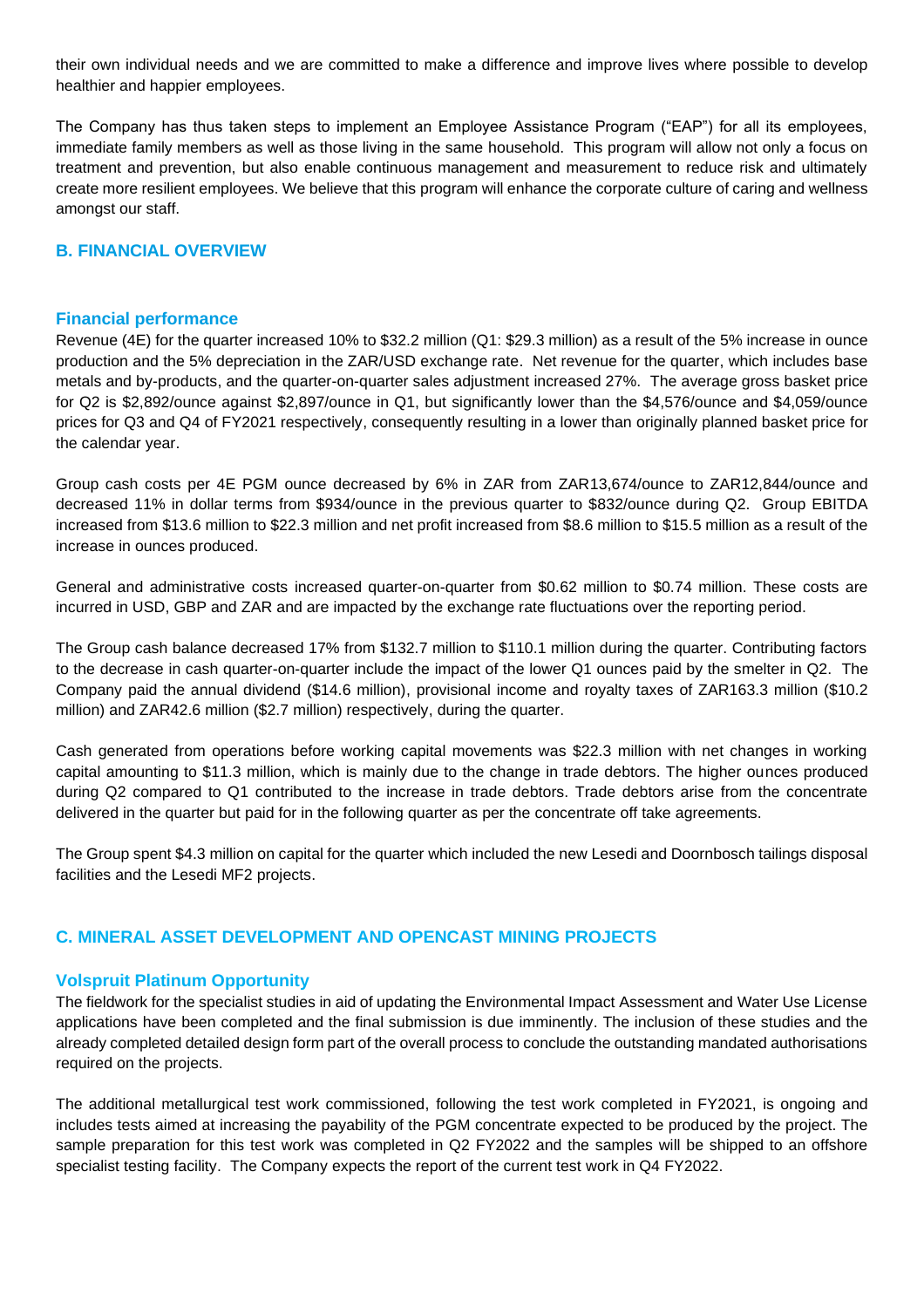## **Northern Limb Projects**

The drilling has been completed on the northern limb projects without incident and within the budgeted drilling metres. The geological logging and sampling of the drilled core continues, with reporting on the project expected in July 2022. Results of the exploratory drilling will be released to the market when they become available.

### **Grasvally**

An amended Sale Agreement was signed on 3 November 2021 whereby Sylvania sold its 74% share in Grasvally Chrome Mine (Pty) Ltd to a 100% empowerment company. Sales proceeds of ZAR100.0 million, payable in fifteen equal quarterly instalments, will become payable after completion of certain conditions precedent being fulfilled, including an application for ministerial consent for the sale in terms of section 11 of the Mineral and Petroleum Resources Development Act. This has been submitted to the Department of Mineral Resources and Energy and the Company awaits the outcome.

## **D. CORPORATE ACTIVITIES**

#### **Directorate changes**

During the period, the Company announced the appointment of Simon Scott as Independent Non-executive Director, with effect from 1 January 2022, while Roger Williams, who has served on the Board of the Company since 2011, stepped down from his role as a Non-executive Director on Simon Scott's appointment.

As a result of the Directorate changes, and as part of a Board succession plan, the following changes in committee roles were effected: Eileen Carr is now Chair of the Audit Committee, Adrian Reynolds is now Chair of the Remuneration Committee and Simon Scott has become a member of the Audit Committee. Eileen Carr's role as Assistant Company Secretary is now being carried out by a member of the Company's in-house legal staff.

#### **Payment of Annual Dividend**

On 3 December 2021, the Board paid a final dividend totalling \$14.6 million, equating to 4p per ordinary share, to shareholders on the register on the record date of 29 October 2021.

### **CONTACT DETAILS**

| For further information, please contact:<br>Jaco Prinsloo CEO<br>Lewanne Carminati CFO                            | +27 11 673 1171                               |
|-------------------------------------------------------------------------------------------------------------------|-----------------------------------------------|
| <b>Nominated Adviser and Broker</b><br>Liberum Capital Limited<br>Richard Crawley / Scott Mathieson / Ed Phillips | +44 (0) 20 3100 2000                          |
| <b>Communications</b><br>Alma PR Limited<br>Justine James / Josh Royston / Faye Calow                             | +44 (0) 20 3405 0205<br>sylvania@almapr.co.uk |

## **CORPORATE INFORMATION**

| Registered and postal address: Sylvania Platinum Limited |                        |
|----------------------------------------------------------|------------------------|
|                                                          | <b>Clarendon House</b> |
|                                                          | 2 Church Street        |
|                                                          | Hamilton HM 11         |
|                                                          | Bermuda                |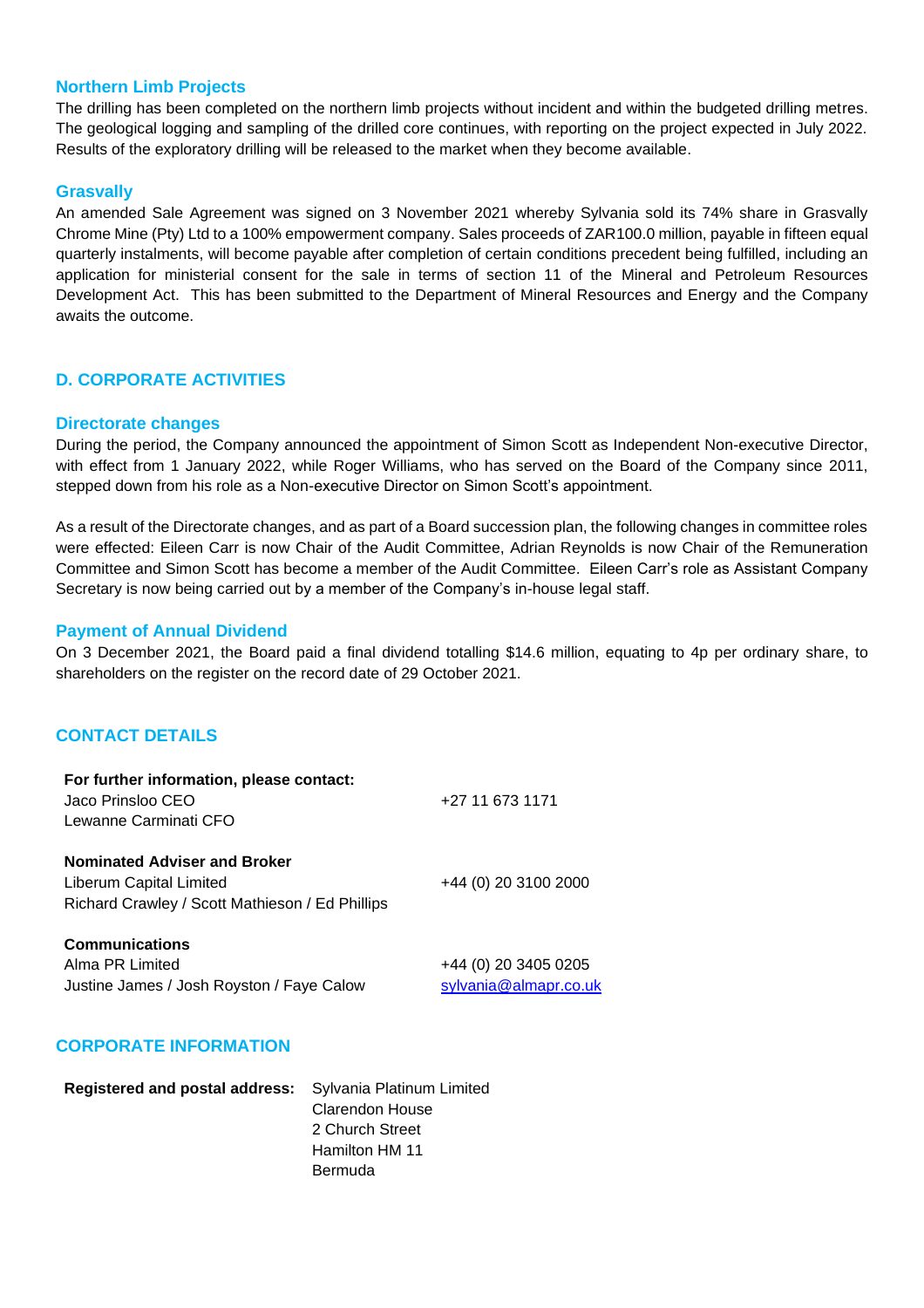**SA Operations postal address:** PO Box 976 Florida Hills, 1716 South Africa

**Sylvania Website**: [www.sylvaniaplatinum.com](http://www.sylvaniaplatinum.com/)

## **About Sylvania Platinum Limited**

Sylvania Platinum is a lower-cost producer of platinum group metals (PGM) (*platinum, palladium and rhodium*) with operations located in South Africa. The Sylvania Dump Operations (SDO) comprises six chrome beneficiation and PGM processing plants focusing on the retreatment of PGM-rich chrome tailings materials from mines in the Bushveld Igneous Complex. The SDO is the largest PGM producer from chrome tailings re-treatment in the industry. The Group also holds mining rights for PGM projects and a chrome prospect in the Northern Limb of the Bushveld Complex.

For more information visit<https://www.sylvaniaplatinum.com/>

The information contained within this announcement is deemed by the Company to constitute inside information as stipulated under the Market Abuse regulation (EU) no.596/2014 as amended by the Market Abuse (Amendment) (EU Exit) Regulations 2019.

For the purposes of MAR and Article 2 of Commission Implementing Regulation (EU) 2016/1055, this announcement is being made on behalf of the Company by Jaco Prinsloo.